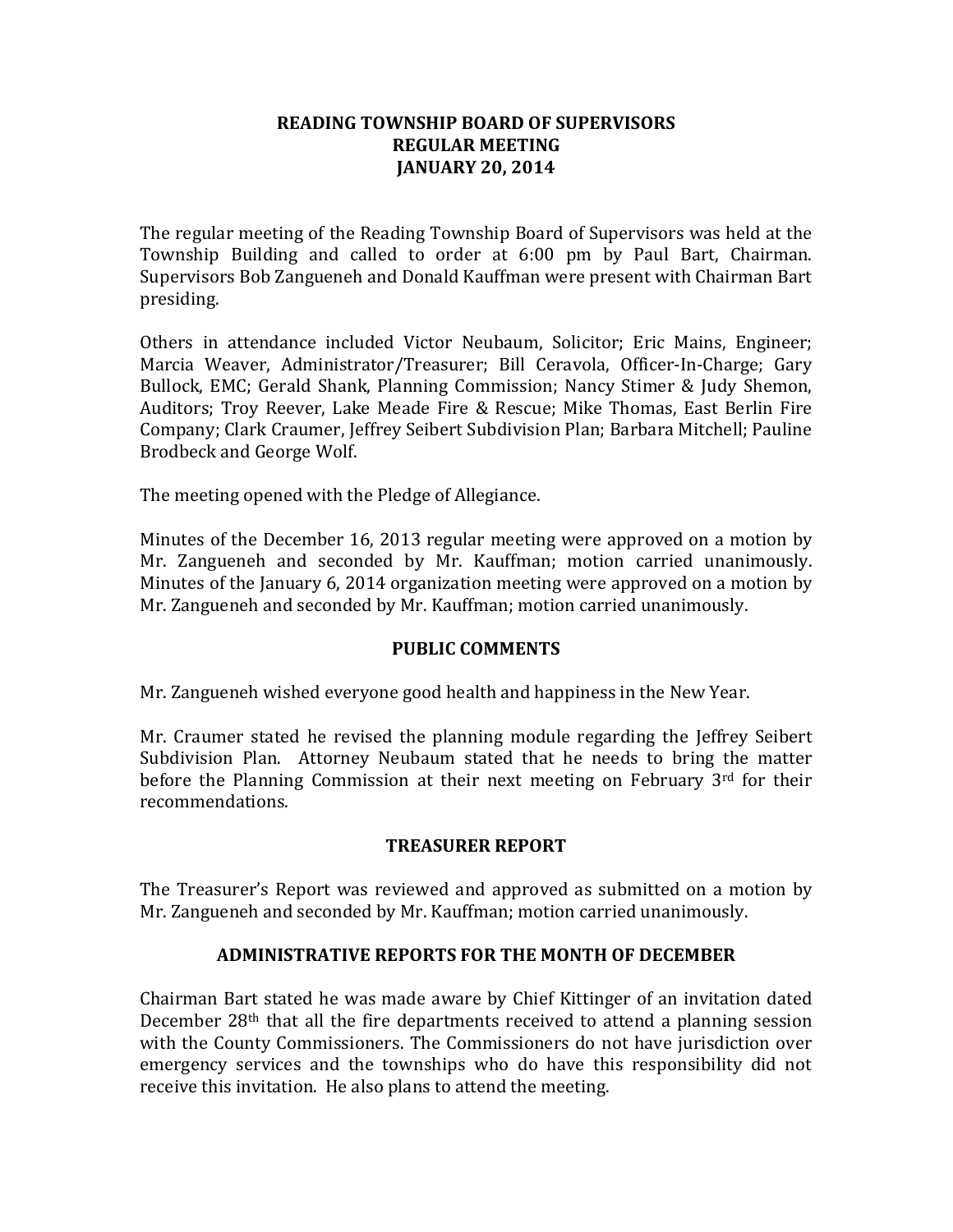READING TOWNSHIP BOARD OF SUPERVISORS JANUARY 20, 2014 PAGE 2 OF 4

Department Reports submitted from the Police, Public Works, Zoning & Code Enforcement, Building Inspector and Emergency Management were approved as submitted on a motion by Mr. Zangueneh and seconded by Mr. Kauffman; motion carried unanimously.

### **ENGINEER'S REPORT**

### **Construction Specifications Manual**

The Borough of East Berlin declined to participate in the cost sharing of updating the Construction Specifications Manual with Conewago and Reading Townships. However, Mr. Mains will still work to stay within the price range he quoted.

# **Brough Hill Road Phase II Project**

Approval was given for Mr. Mains to proceed with preparing bid specifications, contract documents and providing bid assistance after the bid opening for the Phase II section of the Brough Hill Road Project, at an estimated cost of \$4,300 on a motion by Mr. Kauffman and seconded by Mr. Zangueneh; motion carried unanimously.

# **SUBDIVISION & LAND DEVELOPMENT**

The Board acknowledged receiving the following documents provided by the Zoning & Code Enforcement Officer:

- Hampton Heights Phasing Schedule
- Lake Meade Property Owners Assn. DEP General Permit 11
- Adams County Agricultural Land Preservation Easement Acquisition of the Alwine Farm on Markle Run Road

Mr. Mains inquired if the Hampton Heights Phasing Schedule was provided to the school district. Attorney Neubaum recommended that copies of the Occupancy Permits should be provided to the school district.

# **RESOLUTION**

**Resolution 2014-10: Updating the Emergency Operations Plan** was adopted on a motion by Chairman Bart and seconded by Mr. Zangueneh; motion carried unanimously.

### **MISCELLANEOUS**

# **Robin Heyser, East Berlin Area Community Center**

Ms. Heyser was not able to attend the meeting but still plans to attend at a later date.

# **Lake Meade Fire & Rescue Grant Letter of Support**

Approval was given to provide a grant letter of support on behalf of the Lake Meade Fire & Rescue to the DHS/FEMA/Grants Program Preparedness for 24 self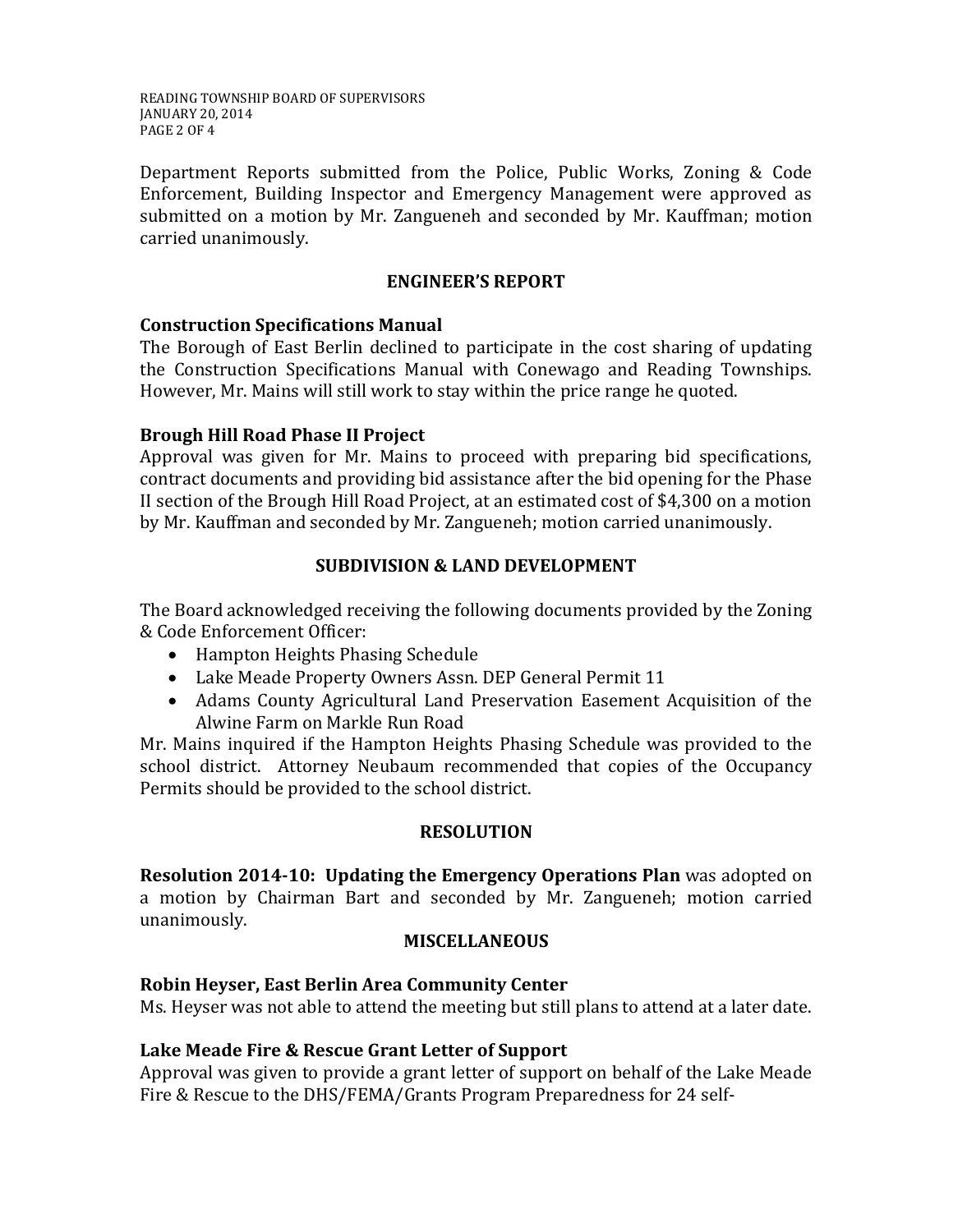READING TOWNSHIP BOARD OF SUPERVISORS JANUARY 20, 2014 PAGE 3 OF 4

contained breathing apparatuses on a motion by Chairman Bart and seconded by Mr. Zangueneh; motion carried unanimously.

# **Lake Meade Civic Involvement Club**

Mr. Wolf expressed concern regarding the donation. He was informed by Mrs. Mitchell that the volunteers serve Reading Township outside the lake also. A request for a one time donation in the amount of \$150 was approved on a motion by Mr. Zangueneh and seconded by Mr. Kauffman; motion carried unanimously.

### **Membership of the Adams Council of Governments**

The matter of membership to the Adams Council of Governments was tabled for the next meeting.

### **Membership of the Adams County Economic Development Corporation**

Correspondence dated December  $13<sup>th</sup>$  from the Adams County Economic Development Corporation regarding various levels of membership fees was reviewed. No action was taken.

### **Traffic Study Request at Peepytown Road & East Berlin Road**

Correspondence dated December 10<sup>th</sup> from PennDot listed several traffic improvements they intend to make in response to the Township's letter of concerns on behalf of Mr. Wolf. The Township will send another letter requesting why the guide rail problem was not addressed.

### **Teamsters Local 776**

### **Public Works Contract Re-Opener & Budget Submission Date Request**

The Board of Supervisors agreed to submit the date of May 19th at 9:00 am to begin the process of renewing the Public Works Agreement that expires on December 31, 2014.

#### **Supervisor Expense Statement**

A December 19, 2013 and January 8, 2014 expense statement submitted by Chairman Bart for the total amount of \$41.62 was approved for payment on a motion by Mr. Zangueneh and seconded by Mr. Kauffman; motion carried unanimously.

### **SOLICITOR'S REPORT**

### **Commercial Appraisers for Church Property**

Attorney Neubaum stated that finding people who are specialized in this area has been problematic. However he is still investigating the matter and intends to have a full report with names and prices at the next meeting.